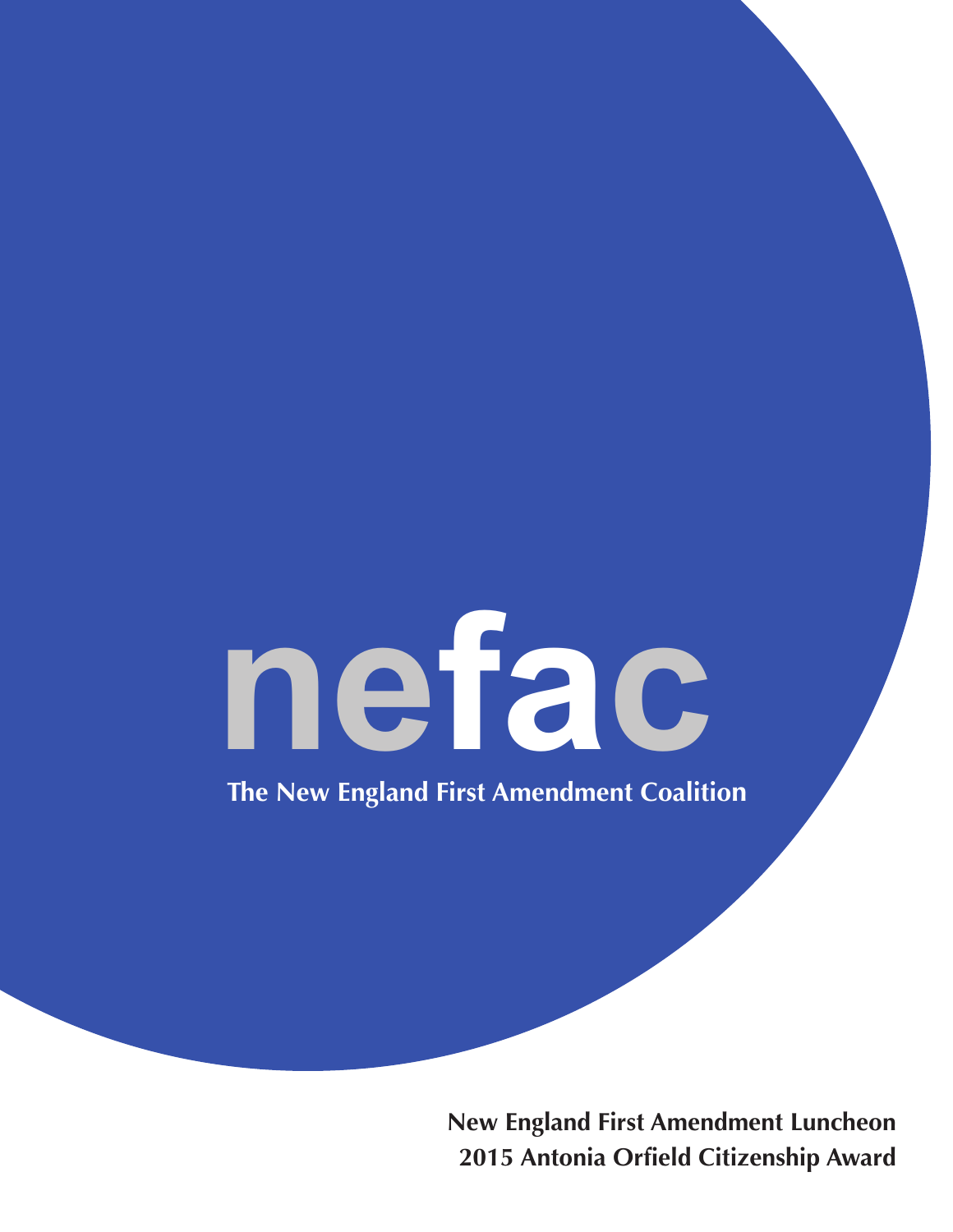

# **New England First Amendment Luncheon Antonia Orfield Citizenship Award Nomination Deadline February 1, 2015**

The New England First Amendment Coalition honors each year individuals who have promoted and defended the First Amendment throughout the region. During its annual luncheon, the coalition presents several awards, including the Antonia Orfield Citizenship Award.

### **NEFAC's First Amendment Luncheon**

February 20, 2015 12:30 p.m. to 2 p.m. Seaport Hotel 1 Seaport Lane in Boston, Mass.

The Antonia Orfield Citizenship Award is given to an individual from one of the six New England states (Connecticut, Maine, Massachusetts, New Hampshire, Rhode Island orVermont) who has fought for information crucial to the public's understanding of its community or what its government is doing (or not doing) on its behalf. The candidate should have shown tenacity or bravery in the face of difficulty in obtaining information that the public has a right to know.

To nominate a candidate, please complete the attached form and email it to mail@nefirstamendment.org or fax to 617.860.2559. You may also mail the form to New England First Amendment Coalition, 111 Milk Street, Westborough, MA 01581. <u>All nomina</u>*tions must be received by February 1, 2015.*



## **ABOUT ANTONIA ORFIELD**

Antonia Orfield was an author, mother, optometrist, clinical professor and active citizen. She worked to improve the schools in the communities she lived in, serving on one of the first elected local school councils in Chicago. She also sought to advance her profession and improve the lives of her patients through the use and teaching of therapeutic nonsurgical methods of vision therapy. As a researcher, she knew the importance of access to data to analyze, draw conclusions and challenge existing assumptions of screening and treatment protocols. Dr. Orfield operated a vision clinic in Mather Elementary School in Dorchester, Mass., which documented the improvement of children's grades and test scores with unconventional vision-related remedies to learning problems. The findings were published in several articles and in "Eyes for Learning," her 2007 book.